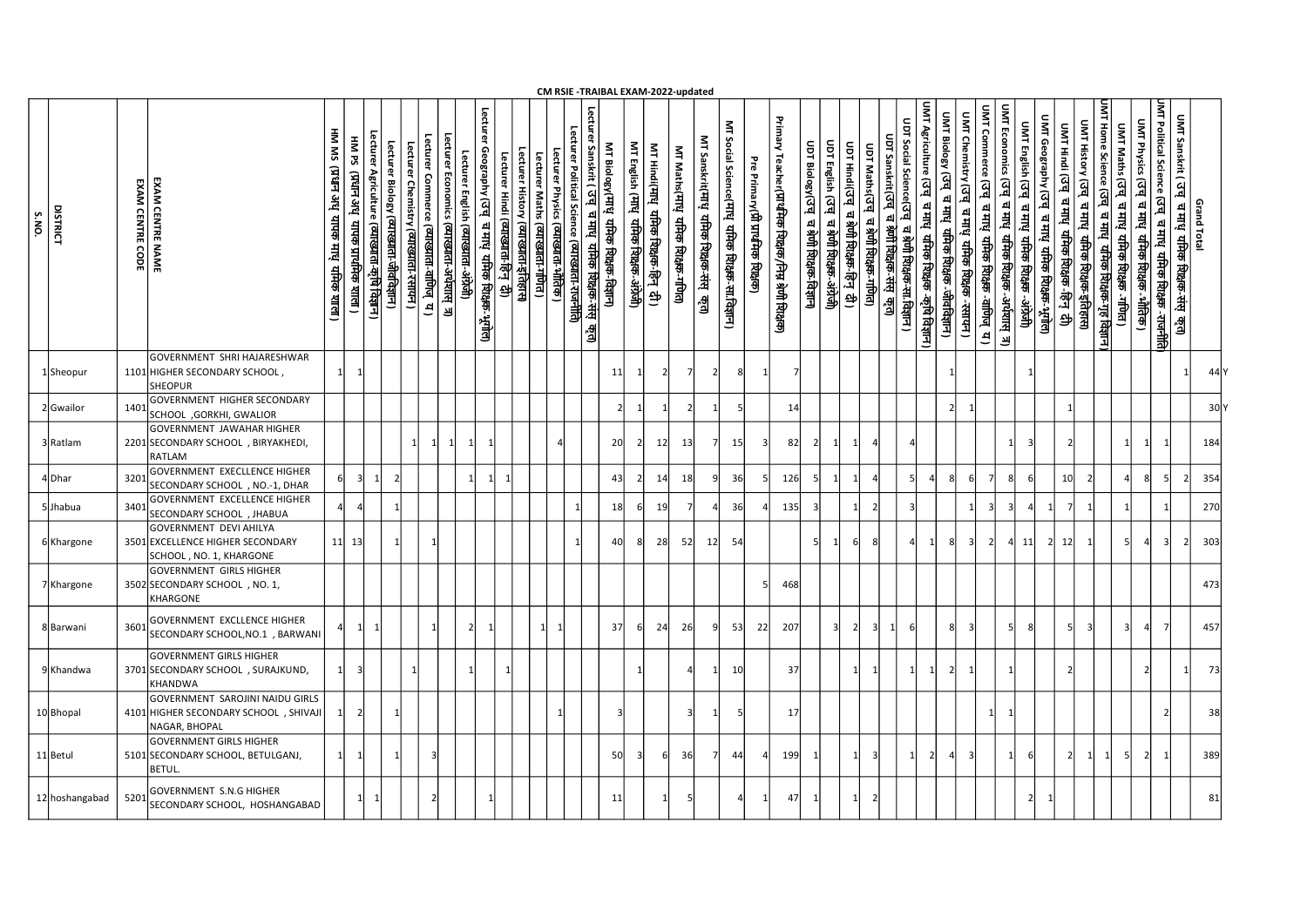| DISTRICT<br>S.NO. |               |      | EXAM CENTRE NAME<br>EXAM CENTRE CODE | GOVERNMENT PANDIT RAVI SHANKAR                                                       | HM PS (प्रधान अध् यापक प्राथमिक शाला )<br>HM MS (प्रधान अध् यापक माध् यमिक शाला ) | Lecturer Agriculture (व्याख्याता-कृषि विज्ञान)<br>HM PS (प्रधान अध्  यापक प्राथमिक शाला ) | Lecturer Biology (व्याख्याता-जीवविज्ञान) | Lecturer Geography (उच्<br>Lecturer English (व्याख्याता-अंग्रेजी)<br>Lecturer Economics (व्याख्याता-अर्थ्यास् त्र)<br>Lecturer Economics (व्याख्याता-अर्थ्यास् त्र) |  | ecturer History (व्याख्याता-इतिहास<br>Lecturer Hindi (व्याख्याता-हिन् दौ)<br><u>गता-इतिहास)</u> | <u>.ecturer Maths (व्याख्याता-गणित)</u> | MT Biology(माध् यमिक शिक्षकः विज्ञान)<br>- Lecturer Political Science (व्याख्याता-राजनीति)<br>- Lecturer Political Science (व्याख्याता-राजनीति)<br>- Lecturer Physics (व्याख्याता-भौतिक)<br>्<br>जु | CM RSIE -TRAIBAL EXAM-2022-updated<br>мт ніпаі(माध् यमिक शिक्षक-हिन् दी)<br>мт English (माध् यमिक शिक्षक-अंग्रेजी) |                 | MT Sanskrit(माध् यमिक शिक्षक-संस् कृत) | MT Social Science(माध्  यमिक शिक्षक-सा.विज्ञान )<br>Pre Primary(प्री प्राथमिक शिक्षक) | Primary Teacher(प्राथमिक शिक्षक/निम्न श्रेणी शिक्षक)<br>- | uor Biology(उच् च श्रेणी शिक्षक-विज्ञान) |                |     | lunn Agriculture (उच्<br>TUS Social Science(उच् च अंशो शिक्षक -स्तृषि विज्ञान)<br>UDT Sanskrit(उच् च अंशो शिक्षक -सर् क्तृत)<br>UDT Sanskrit(उच् च अंशो शिक्षक -सर्च कृत)<br>UDT Finelish (उच् च अंशो शिक्षक-अंश्रेजी)<br>UDT English (उच् च | uwr Biology (उच् च माध् यमिक शिक्षक -जीवविज्ञान) |     | UMT English (उच् च माध् यमिक शिक्षक -अंग्रेजी)<br>UMT Commerce (उच् च माध् यमिक शिक्षक -अर्थशास् त्र)<br>UMT Commerce (उच् च माध् यमिक शिक्षक -अर्थशास् त्र)<br>UMT Chemistry (उच् च माध् यमिक शिक्षक -रसायन) |      |                                 |    | Juvr Political Science (उच् च माध् यमिक शिक्षक -राजनीति<br>- UMT Physics (उच् च माध् यमिक शिक्षक -गणित )<br>- UMT Helstory (उच् च माध् यमिक शिक्षक -गणित )<br>- UMT Helstory (उच् च माध् यमिक शिक्षक -गणित )<br>- UMT Helstory (उच् च माध |           | Grand Total<br>UMT Sanskrit (उच् |
|-------------------|---------------|------|--------------------------------------|--------------------------------------------------------------------------------------|-----------------------------------------------------------------------------------|-------------------------------------------------------------------------------------------|------------------------------------------|---------------------------------------------------------------------------------------------------------------------------------------------------------------------|--|-------------------------------------------------------------------------------------------------|-----------------------------------------|-----------------------------------------------------------------------------------------------------------------------------------------------------------------------------------------------------|--------------------------------------------------------------------------------------------------------------------|-----------------|----------------------------------------|---------------------------------------------------------------------------------------|-----------------------------------------------------------|------------------------------------------|----------------|-----|----------------------------------------------------------------------------------------------------------------------------------------------------------------------------------------------------------------------------------------------|--------------------------------------------------|-----|---------------------------------------------------------------------------------------------------------------------------------------------------------------------------------------------------------------|------|---------------------------------|----|-------------------------------------------------------------------------------------------------------------------------------------------------------------------------------------------------------------------------------------------|-----------|----------------------------------|
|                   | 13 sagar      |      |                                      | 6101 SHUKLA<br>HIGHER SECONDARY SCHOOL<br>SAGAR                                      |                                                                                   |                                                                                           |                                          |                                                                                                                                                                     |  |                                                                                                 |                                         |                                                                                                                                                                                                     |                                                                                                                    |                 |                                        |                                                                                       |                                                           | 32                                       |                |     |                                                                                                                                                                                                                                              |                                                  |     |                                                                                                                                                                                                               |      |                                 |    |                                                                                                                                                                                                                                           |           | 41                               |
|                   | 14 Jabalpur   |      |                                      | GOVERNMENT MAHARANI LAXMI BAI<br>7101 GIRLS HIGHER SECONDARY SCHOOL<br>ABALPUR       |                                                                                   |                                                                                           |                                          |                                                                                                                                                                     |  |                                                                                                 |                                         |                                                                                                                                                                                                     |                                                                                                                    |                 |                                        |                                                                                       |                                                           | 31                                       |                |     |                                                                                                                                                                                                                                              |                                                  |     |                                                                                                                                                                                                               |      |                                 |    |                                                                                                                                                                                                                                           |           | 57                               |
|                   | 15 Chhindwara |      |                                      | GOVERNMENT HIGHER SECONDARY<br>7401 SCHOOL, NONIA KARBAL,                            |                                                                                   |                                                                                           |                                          |                                                                                                                                                                     |  |                                                                                                 |                                         |                                                                                                                                                                                                     | 10                                                                                                                 | <b>19</b>       |                                        | 20                                                                                    | 152                                                       |                                          |                | -31 |                                                                                                                                                                                                                                              |                                                  |     |                                                                                                                                                                                                               |      |                                 |    |                                                                                                                                                                                                                                           |           | 256                              |
|                   | 16 Seoni      |      |                                      | CHINDWARA<br>GOVERNMENT NETAJI SUBHASH<br>7501 CHAND BOSH HIGHER SECONDARY           |                                                                                   | $6 \mid$                                                                                  |                                          |                                                                                                                                                                     |  |                                                                                                 |                                         |                                                                                                                                                                                                     | 20                                                                                                                 | 31<br>11        |                                        | 32                                                                                    |                                                           | 199                                      |                |     |                                                                                                                                                                                                                                              |                                                  |     |                                                                                                                                                                                                               |      |                                 |    |                                                                                                                                                                                                                                           |           | 393                              |
|                   | 17 MANDLA     | 7601 |                                      | <b>CHOOL, SEONI</b><br>GOVERNMENT EXCELLENCE HIGHER<br>SECONDARY SCHOOL , MANDLA     |                                                                                   |                                                                                           |                                          |                                                                                                                                                                     |  |                                                                                                 |                                         |                                                                                                                                                                                                     | 25                                                                                                                 | 16              |                                        | 23                                                                                    |                                                           |                                          |                |     |                                                                                                                                                                                                                                              |                                                  |     |                                                                                                                                                                                                               |      |                                 |    |                                                                                                                                                                                                                                           |           | 191                              |
|                   | 18 Dindori    | 770  |                                      | <b>GOVERNMENT EXCELLENCE HIGHER</b><br>SECONDARY SCHOOL, DINDORI                     |                                                                                   |                                                                                           |                                          |                                                                                                                                                                     |  |                                                                                                 |                                         |                                                                                                                                                                                                     | 35                                                                                                                 | ٩۴<br>12        |                                        | 65                                                                                    | 327<br>17                                                 |                                          |                | 11  |                                                                                                                                                                                                                                              |                                                  |     |                                                                                                                                                                                                               |      |                                 |    |                                                                                                                                                                                                                                           |           | 565                              |
|                   | 19Balaghat    |      |                                      | GOVERNMENT MAHATMA GANDHI<br>7801 NAGAR PALIKA HIGHER SECONDARY<br>SCHOOL , BALAGHAT |                                                                                   |                                                                                           |                                          |                                                                                                                                                                     |  |                                                                                                 |                                         |                                                                                                                                                                                                     |                                                                                                                    |                 |                                        |                                                                                       | 350<br>36                                                 |                                          |                |     |                                                                                                                                                                                                                                              |                                                  |     |                                                                                                                                                                                                               |      |                                 |    |                                                                                                                                                                                                                                           |           | 386                              |
|                   | 20 Balaghat   |      |                                      | NON.GOVERNMENT VIVEK JYOTI<br>7802 HIGHER SECONDARY SCHOOL<br>BALAGHAT               | 8 13                                                                              |                                                                                           |                                          |                                                                                                                                                                     |  |                                                                                                 |                                         |                                                                                                                                                                                                     | 67 17                                                                                                              | 70<br><b>71</b> | 23                                     | 157                                                                                   |                                                           | -61                                      | 4 27           | 10  | 50                                                                                                                                                                                                                                           | 10                                               | -51 |                                                                                                                                                                                                               |      | 10                              | 61 |                                                                                                                                                                                                                                           | -81       | 591                              |
|                   | 21 Balaghat   | 7803 |                                      | GOVERNMENT EXCELLENCE HIGHER<br>SECONDARY SCHOOL, BALAGHAT                           |                                                                                   |                                                                                           |                                          |                                                                                                                                                                     |  |                                                                                                 |                                         |                                                                                                                                                                                                     |                                                                                                                    |                 |                                        |                                                                                       |                                                           | 500                                      |                |     |                                                                                                                                                                                                                                              |                                                  |     |                                                                                                                                                                                                               |      |                                 |    |                                                                                                                                                                                                                                           |           | 500                              |
|                   | 22 Balaghat   | 7804 |                                      | <b>GOVERNMENT V.R.D HIGHER</b><br>SECONDARY SCHOOL , BALAGHAT                        |                                                                                   |                                                                                           |                                          |                                                                                                                                                                     |  |                                                                                                 |                                         |                                                                                                                                                                                                     |                                                                                                                    |                 |                                        |                                                                                       | 412                                                       |                                          |                |     |                                                                                                                                                                                                                                              |                                                  |     |                                                                                                                                                                                                               |      |                                 |    |                                                                                                                                                                                                                                           |           | 412                              |
|                   | 23 Rewa       | 8101 |                                      | GOVERNMENT MARTAND HIGHER<br>SECONDARY SCHOOL , NO.2, REWA                           |                                                                                   |                                                                                           |                                          |                                                                                                                                                                     |  |                                                                                                 |                                         |                                                                                                                                                                                                     |                                                                                                                    |                 |                                        |                                                                                       |                                                           | $\Delta \Delta$                          |                |     |                                                                                                                                                                                                                                              |                                                  |     |                                                                                                                                                                                                               |      |                                 |    |                                                                                                                                                                                                                                           |           | 61                               |
|                   | 24 Sidhi      | 8301 |                                      | GOVERNMENT BOYS HIGHER<br>SECONDARY SCHOOL, NO.2 , SIDHI                             |                                                                                   |                                                                                           |                                          |                                                                                                                                                                     |  |                                                                                                 |                                         |                                                                                                                                                                                                     |                                                                                                                    |                 |                                        |                                                                                       |                                                           | 35                                       |                |     |                                                                                                                                                                                                                                              |                                                  |     |                                                                                                                                                                                                               |      |                                 |    |                                                                                                                                                                                                                                           |           | 56                               |
|                   | 25 Shahdol    |      |                                      | GOVERNMENT RAGHURAJ HIGHER<br>9201 SECONDARY SCHOOL, NO-02<br>SHAHDOL                |                                                                                   |                                                                                           |                                          |                                                                                                                                                                     |  |                                                                                                 | $1\overline{1}$                         |                                                                                                                                                                                                     | 30                                                                                                                 | 27<br>11        | - 3                                    | 26                                                                                    |                                                           | $63$ 2                                   | $\overline{2}$ |     |                                                                                                                                                                                                                                              |                                                  |     |                                                                                                                                                                                                               | - 51 | $\overline{2}$<br>$\mathcal{D}$ | 3  |                                                                                                                                                                                                                                           | 1<br>- 31 | 213                              |